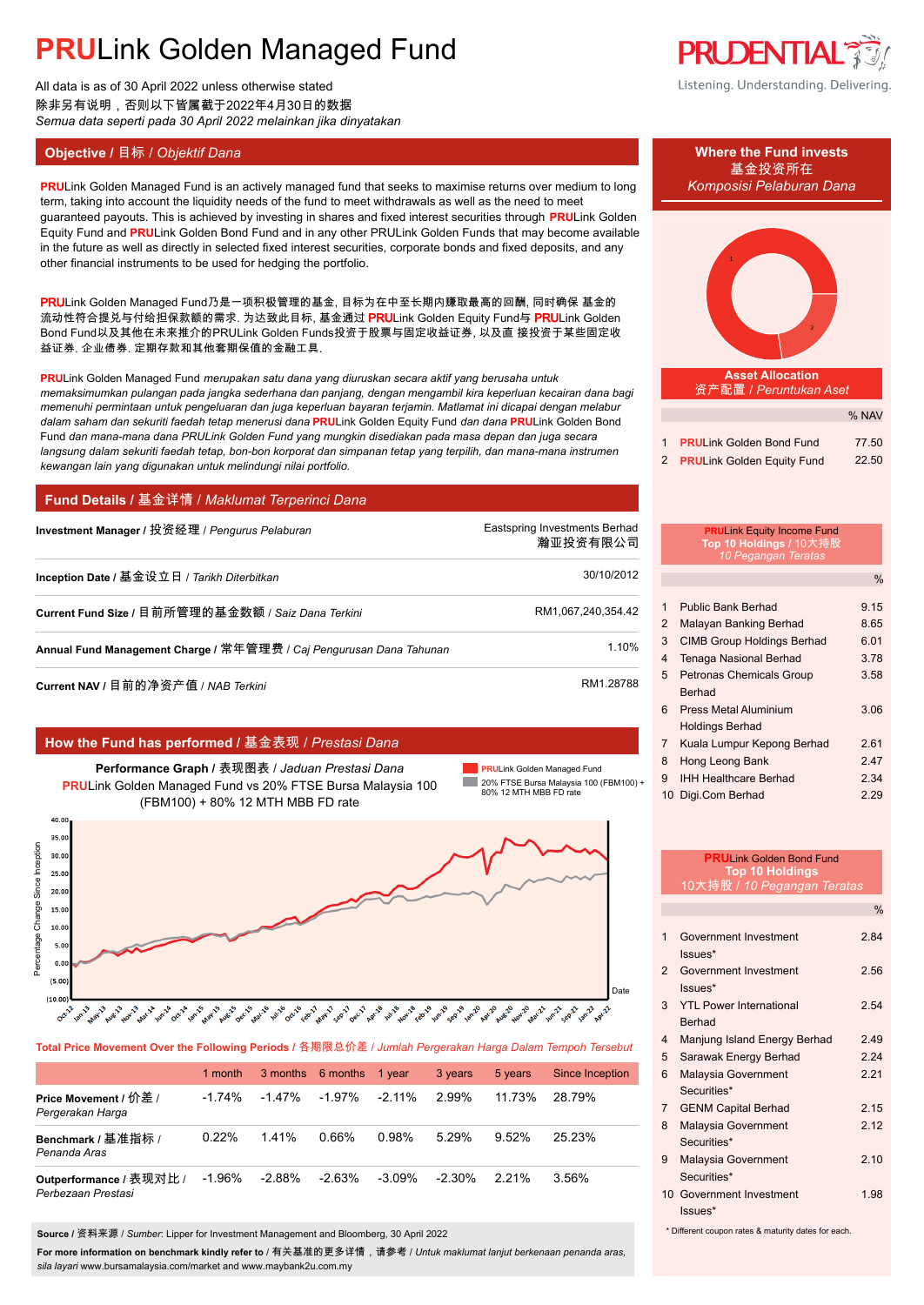All data is as of 30 April 2022 unless otherwise stated 除非另有说明,否则以下皆属截于2022年4月30日的数据 *Semua data seperti pada 30 April 2022 melainkan jika dinyatakan*

## **Monthly Update /** 每月简报 / *Peningkatan Bulanan*

## **Market Review /** 市场回顾 */ Tinjauan Bulanan*

### **Equity /** 股票市场 */ Ekuiti.*

Malaysian equity markets outperformed the Asia Pacific region , despite being a relatively quiet trading month in April with only USD 9.6 billion traded versus March's USD16.2 billion. Effective 1 April 2022, Malaysia moved towards endemic phase, lifting many travel restrictions. EPF's special withdrawal of up to RM10,000 was opened for applications early April, and within two weeks, saw approved applications of about RM40 billion, to be disbursed by the end of April. This will help drive consumption spending domestically, especially ahead of the Hari Raya festivities that began 2 May 2022. The conflict between Russia and Ukraine continued without a ceasefire being reached. Brent crude oil prices remained elevated at between USD100- 110/bbl, whilst crude palm oil prices trended higher to above RM7000/T. Foreign investors were net buyers of equity in April of RM0.8 billion, the fourth consecutive month of net inflows.

**PRUDENTIAL 35** 

Listening. Understanding. Delivering.

The FBMKLCI Index rose 13.07 points in April to close at 1,600.43 points, up 0.82%. The FBM Small Cap Index rose 2.94% for the month and outperformed the FRMKLCI Index

尽管交投相对淡静,马来西亚股市走势超越亚太区域;与3月份的162亿美元相比,4月份的成交量仅为96亿美元。大马自2022年4月1日起过渡至地方性流行病阶

- 段,并消除多项旅游限制。雇员公积金局一万令吉特别提款于4月初开放申请,批准的申请在两周内达到400亿令吉,并于4月底发放。这将有助于推动国内消费开
- 销,尤其是在开斋节庆祝活动于2022年5月2日展开的前夕。俄罗斯和乌克兰之间的冲突在无法达成停火协议下继续燃烧。布伦特原油价格维持在每桶100-110 美元之
- 间,原棕油价格则走高至每公吨7000 令吉以上。外资4 月份净买入8 亿令吉股票,是连续第四个月净流入马股。

## 富时隆综指4月份上涨13.07点或0.82%,以1,600.43点挂收。富马小资本指数月内走高2.94%,跑赢隆综指。

*Pasaran ekuiti Malaysia mengatasi prestasi rantau Asia Pasifik, walaupun April merupakan bulan dagangan yang agak lengang dengan hanya USD9.6 bilion didagangkan berbanding USD16.2 bilion di bulan Mac. Berkuat kuasa 1 April 2022, Malaysia menuju ke fasa endemik, menarik balik banyak sekatan perjalanan. Pengeluaran khas KWSP sehingga RM10,000 dibuka untuk permohonan di awal April, dan dalam tempoh dua minggu, kira-kira RM40 bilion permohonan diluluskan, dan pembayaran akan dilepaskan pada akhir April. Ini akan membantu memacu perbelanjaan penggunaan dalam negara, terutamanya menjelang perayaan Hari Raya yang diraikan pada 2 Mei 2022. Konflik antara Rusia dan Ukraine yang masih berterusan tanpa persetujuan gencatan senjata dicapai. Harga minyak mentah Brent masih lagi meningkat antara USD100 hingga 110 setong manakala harga minyak sawit mentah meningkat kepada melebihi RM7000 setan. Pelabur asing adalah pembeli bersih ekuiti bernilai RM0.8 bilion, aliran masuk bersih bulan keempat berturut-turut.*

*Indeks FBMKLCI menokok 13.07 mata pada April lalu ditutup pada 1,600.43 mata, naik 0.82%. Indeks FBM Small Cap yang meningkat 2.94% di bulan tersebut turut mengatasi prestasi Indeks FBMKLCI.*

### **Fixed Income /** 固定收益市场 */ Pendapatan Tetap*

*.* As widely expected, the Fed raised its federal funds rate by 50bps to 0.75%-1.00% at its May 2022 FOMC meeting and revealed its plan to shrink its balance sheet by USD47.5 billion per month starting Jun 2022 before doubling the amount to USD95 billion after three months. At his press conference, Fed Chair Powell acknowledged that inflation could remain substantially elevated and signalled more half-point hikes in the coming meetings although a 75bps hike has been ruled out for now. Powell also reiterated that the US economy is very strong and well positioned to handle the planned rate hikes, an indication that reining in inflation remains the Fed's immediate focus.

Malaysia transitioned into the endemic phase in Apr 2022 and is in talks with other countries for the recognition of Malaysia's Covid -19 vaccination and test certificates. Meanwhile, requirements for the wearing of face masks outdoors, scanning of MySejahtera and pre-departure and on-arrival tests for fully vaccinated travellers have been scrapped effective 1 May 2022. These developments coupled with the availability of antiviral drugs for the treatment of infected adults at high risk of developing severe symptoms will continue to support economic recovery. Meanwhile, World Bank lowered Malaysia's 2022 GDP growth forecast to 5.5% from 5.8% previously, while IMF revised its global and ASEAN-5 growth forecasts to 3.6% and 5.3% from 4.4% and 5.6% previously to reflect the direct impact of the Russia-Ukraine war on top of the impediments from the Omicron variant. The IMF also warned that the tightening in advanced economy could exert pressure on capital flows in emerging markets.

Malaysia's MGS curve moved significantly higher in the month of Apr 2022. The yields of the 3-year, 5-year, 10-year and 15-year MGS rose 31bps, 53bps, 53bps and 59bps respectively to close the month at 3.49%, 3.92%, 4.38% and 4.83% respectively. Similarly, yields of MGII ended higher with yields of the 3-year, 5-year, 10-year and 15-year MGII increasing 53bps, 55bps, 49bps and 52bps respectively to end the month at 3.48%, 4.05%, 4.41% and 4.82% respectively.

美联储联邦公开市场委员会(FOMC)如市场广泛预期般在2022年5月份会议将联邦基准利率上调50个基点至0.75%-1.00%区间。与此同时,美联储透露将从 2022 年 6 月开始每月缩减资产负债表475 亿美元,三个月后将翻倍至 950 亿美元。美联储主席鲍威尔在新闻发布会上承认通胀可能会继续大幅上升,并放话表示接下来的会 议将各加息50个基点,尽管目前已经排除了加息 75 个基点的可能性。鲍威尔还重申,美国经济非常强劲且能够很好地应对计划中的加息行动,表明控制通胀仍然是美 联储的当务之急。

马来西亚自2022年4月起过渡至地方性流行病阶段,同时正与其他国家就承认大马新冠肺炎疫苗接种和检测证书展开谈判。此外,自2022年5月1日起,民众在户外不 强制戴口罩、无需扫描My Sejahtera二维码以及已接种疫苗旅客出入境无需检测。除了这些发展,抗病毒药物可用于治疗有严重症状高风险感染的成年人等利好将继 续支持经济复苏。与此同时,世界银行将大马2022 年国内生产总值增长预测从此前的 5.8%下调至 5.5%。另外,国际货币基金组织将全球和东盟五国的增长预测从之 前的 4.4% 和 5.6%下调至 3.6% 和 5.3%,以反映Omicron变异体带来的逆风以外,俄乌战争的直接影响。该组织还警告说,发达经济体的经济紧缩可能会对新兴市场 的资本流动构成压力。

大马政府债券收益率曲线于2022年4月走高。3年、5年、10年和15年大马政府债券收益率分别上涨31、53、53和59个基点,以3.49%、3.92%、4.38%和4.83%结束 当月的交易。与此同时,大马政府投资票据收益率也扬升,3年、5年、10年和15年大马政府投资票据分别走高53、55、49和52个基 点,以3.48%、4.05%、4.41%和4.82%挂收。

*Seperti yang dijangkakan secara meluas, Fed menaikkan kadar dana persekutuannya sebanyak 50 mata asas kepada 0.75% hingga 1.00% semasa mesyuarat FOMC Mei 2022 dan mendedahkan rancangannya untuk mengecilkan kunci kira-kira sebanyak USD47.5 bilion sebulan bermula Jun 2022 sebelum menggandakan jumlah tersebut kepada USD95 bilion selepas tiga bulan. Sewaktu sidang akhbarnya, Pengerusi Fed, Powell mengakui bahawa inflasi boleh terus meningkat dengan ketara dan mengisyaratkan kenaikan lebih dari separuh mata dalam mesyuarat akan datang walaupun kenaikan 75 mata asas telah ditolak buat masa ini. Powell juga menegaskan bahawa ekonomi AS sangat kukuh dan berada pada kedudukan yang baik untuk mengendalikan kenaikan kadar yang dirancang, satu petunjuk bahawa*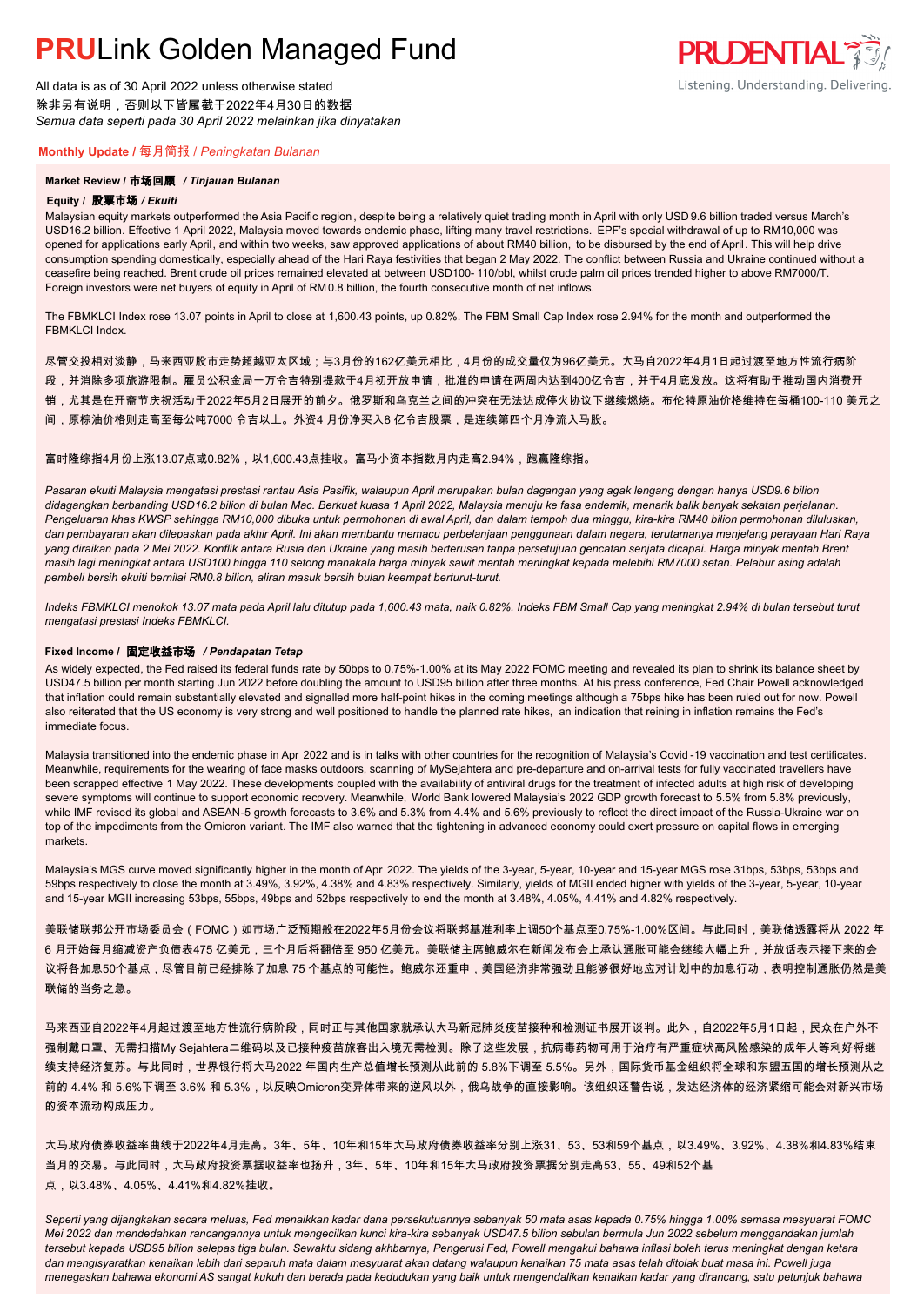All data is as of 30 April 2022 unless otherwise stated 除非另有说明,否则以下皆属截于2022年4月30日的数据 *Semua data seperti pada 30 April 2022 melainkan jika dinyatakan*



*mengekang inflasi kekal sebagai tumpuan serta merta Fed.*

*Malaysia beralih ke fasa endemik pada April 2022 dan sedang berbincang dengan negara lain untuk pengiktirafan sijil ujian dan vaksinasi Covid-19 Malaysia. Sementara itu, keperluan untuk memakai pelitup muka di luar rumah, pengimbasan MySejahtera dan ujian sebelum berlepas dan semasa ketibaan ke atas pengembara yang lengkap divaksin telah dibatalkan berkuat kuasa 1 Mei 2022. Perkembangan ini ditambah dengan ketersediaan ubat antivirus bagi rawatan orang dewasa yang dijangkiti dan yang berisiko tinggi mengalami gejala teruk akan terus menyokong pemulihan ekonomi. Sementara itu, Bank Dunia menurunkan unjuran pertumbuhan KDNK Malaysia 2022 kepada 5.5% daripada 5.8% sebelum ini, manakala IMF menyemak semula unjuran pertumbuhan global daripada 3.6% kepada 4.4% dan ASEAN-5 daripada 5.3% kepada 5.6% untuk mencerminkan impak langsung Perang Ukraine-Rusia di samping halangan berikutan varian Omicron. IMF juga memberi amaran bahawa pengetatan melibatkan ekonomi maju boleh memberi tekanan kepada aliran modal dalam pasaran memuncul.*

*Keluk MGS Malaysia bergerak lebih tinggi dengan ketara pada bulan April 2022. Hasil MGS 3 tahun, 5 tahun, 10 tahun dan 15 tahun masing-masing meningkat 31 mata asas, 53 mata asas, 53 mata asas dan 59 mata asas lalu menutup bulan dagangan pada 3.49%, 3.92%, 4.38% dan 4.83%. Begitu juga, hasil MGII berakhir lebih tinggi dengan hasil MGII 3 tahun, 5 tahun, 10 tahun dan 15 tahun masing-masing meningkat 53 mata asas, 55 mata asas, 49 mata asas dan 52 mata asas lalu mengakhiri bulan dagangan pada 3.48%, 4.05%, 4.41% dan 4.82%.*

### **Market Outlook /** 市场展望 */ Gambaran Bulanan*

### **Equity /** 股票市场 */ Ekuiti*

Two months into the Russia/Ukraine conflict, a resolution towards a ceasefire has yet to be achieved. As such commodity prices are likely to remain higher for longer. Other global risks to contend with could include higher inflationary pressures resulting in the US Federal Reserve hiking rates faster and more aggressively. Nevertheless, as Malaysia moves towards endemic phase post 1 April 2022, the reopening will help support the recovery. The PM announced effective 1 May 2022 further relaxations of restrictions such as allowing the option not to wear a mask outdoors, no requirement to check-in with MySejahtera, social distancing no longer required, and fully vaccinated travelers will no longer need to do a Covid-19 test before departing Malaysia and upon arrival, and Covid-19 insurance is no longer needed for all travelers entering Malaysia. The success of the BN party in the recent Johor State Elections will fuel speculations that GE15 may be called after July 2022. A convincing win by any party will be a positive factor towards a more stable government and policy making . Whilst there are many potential headwinds on the horizon, any correction in the market would provide a good opportunity to accumulate fundamentally strong stocks.

俄罗斯与乌克兰爆发冲突两个月后尚未达成停火协议。因此,大宗商品价格可能会在更长时间内保持高位。 其他需要应对的全球风险还包括通胀压力走高使美联储更 快、更激进地加息。尽管如此,大马自2022年4月1日起过渡至地方性流行病阶段,经济重新开放将有助于支撑经济复苏。首相宣布自2022年5月 1日起进一步放宽限 制,包括允许民众选择在户外不戴口罩、无需透过My Sejahtera打卡所在地、不再需要保持社交距离,同时取消完全接种疫苗旅客离开大马之前和抵达时的测试,以 及所有入境大马的旅客无需再投保冠病保险。另一方面,国阵在最近的柔佛州选举中获得胜利使市场猜测,第 15 届全国大选可能在 2022 年 7 月之后召开。任何一方 令人信服的胜利都将是积极因素,因为这将带来一个更稳定的政府和政策制定。尽管许多潜在的不利因素目前充斥市场,任何调整都将是积累基本面强劲的股票的良 机。

*Konflik Rusia/Ukraine telah berlalu dua bulan namun resolusi ke arah gencatan senjata masih belum dicapai. Oleh itu, harga komoditi berkemungkinan kekal tinggi bagi tempoh yang lebih lama. Risiko global lain yang mungkin perlu dihadapi termasuk tekanan inflasi lebih tinggi yang menyebabkan kadar kenaikan Rizab Persekutuan AS lebih cepat lagi agresif. Namun begitu, apabila Malaysia menuju ke fasa endemik selepas 1 April 2022, pembukaan semula sempadan akan membantu menyokong pemulihan. PM mengumumkan berkuat kuasa 1 Mei 2022 lanjutan pelonggaran sekatan seperti membenarkan pilihan untuk tidak memakai pelitup muka di luar rumah, tiada keperluan untuk mendaftar masuk dengan MySejahtera, penjarakan sosial tidak lagi diperlukan, dan pengembara yang telah lengkap divaksin tidak perlu melakukan Ujian Covid-19 samada sebelum berlepas dari Malaysia dan semasa ketibaan, serta insurans Covid-19 ke atas semua pelancong yang memasuki Malaysia tidak lagi diperlukan. Kejayaan parti BN dalam Pilihan Raya Negeri Johor baru-baru ini akan memarakkan spekulasi bahawa PRU15 mungkin diadakan selepas Julai 2022. Kemenangan yang meyakinkan diraih oleh mana-mana parti akan menjadi faktor positif ke arah pembentukan kerajaan dan dasar yang lebih stabil. Walaupun mungkin terdapat banyak halangan, sebarang pembetulan pasaran akan memberikan peluang yang baik untuk mengumpul stok yang secara asasnya kukuh.*

### **Fixed Income /** 固定收益市场 */ Pendapatan Tetap*

*.* Malaysia's Mar 2022 headline inflation rate came in unchanged at 2.2% YoY as higher Food & Non-Alcoholic Beverages (+4.0% YoY) and Transportation (+2.6% YoY) inflations were partially offset by a softer growth in Housing, Water, Electricity, Gas and Other Fuels (+0.9% YoY) prices. Having said that, core inflation accelerated further to 2.0% YoY (Feb 2022: +1.8% YoY), a reflection of the broadening increase in prices of goods and services. Overall inflationary risk remains tilted to the upside although the government's commitment to ensure price stability of basic necessities could help mitigate some pressure . For 2022, full year inflation is expected to remain modest, coming in within BNM's forecast of 2.2% to 3.2%.

Markets across the globe remained highly volatile in Apr 2022, driven predominantly by higher rate hike expectations across developed markets and the ongoing geopolitical conflicts. We note that the concern over tighter global financial conditions has started to be reflected in the FX weakness and volatility in emerging economies, exerting pressure on central banks to re-assess their monetary policy stance. In Malaysia, the sovereign yield curve shifted much higher in the month of Apr 2022 despite inflationary pressure staying relatively muted thus far. In the near term, volatilities in the global market are expected to persist as sentiments continue to be weighed by concerns on global growth outlook and inflation outlook on the back of the on-going Russia-Ukraine war and China's strict Covid-19 containment measures. For 2022, we believe the main themes surrounding the Malaysian bond market are Malaysia's economic growth , inflationary pressures and monetary policy normalization, potential general elections as well as the supply-demand dynamics.

There will be three auctions in the month of May 2022, the new 30Y MGII 05/52, the re-opening of the 10-year MGS 07/32 and the re-opening of the 3-year MGII 10/25. While there is still ample liquidity in the system, the outcome of these auctions is likely to be influenced by prevailing market sentiment. On the corporate front, we expect mixed demand for corporate bonds as investors continue to be selective in their investments.

马来西亚2022年3月总体通货膨胀率按年保持不变在2.2%。食品与非酒精饮料和运输走高,按年分别起+4.0%和+2.6%;但住房、水、电、天然气和其他燃料价格(按 年+0.9%)增长放缓部分抵消了其他类别走高带来的影响。尽管如此,核心通货膨胀按年进一步加速到2.0%,比较2022年2月的是按年+1.8%;反映商品和服务价格广 泛上涨。虽然政府承诺确保基本必需品价格稳定或有助于缓解一些压力,总体通胀风险仍倾向于走高。2022 年全年通胀预计保持温和,处于国行预测的 2.2% 至 3.2% 范围内。

2022 年 4月,全球市场走势依然如过山车般波动,主要由发达市场的升息预期升温和持续的地缘政治冲突驱动。我们注意到,市场对全球金融状况趋紧的担忧已开始 反映在新兴经济体疲软和波动的外汇走势上,并为各国央行重新评估货币政策立场带来了压力。在马来西亚,尽管通胀压力迄今相对温和,主权收益率曲线于2022 年 4 月进一步走高。短期内,持续上演的俄乌战争和中国实施的严格Covid-19 遏制措施对全球增长和通胀前景带来的担忧继续打压市场情绪;在此情景下,全球市场预 计将持续波动。2022 年,我们认为围绕马来西亚债券市场的主要主题包括大马经济增长、通胀压力和货币政策正常化、潜在的全国大选以及供需动态。